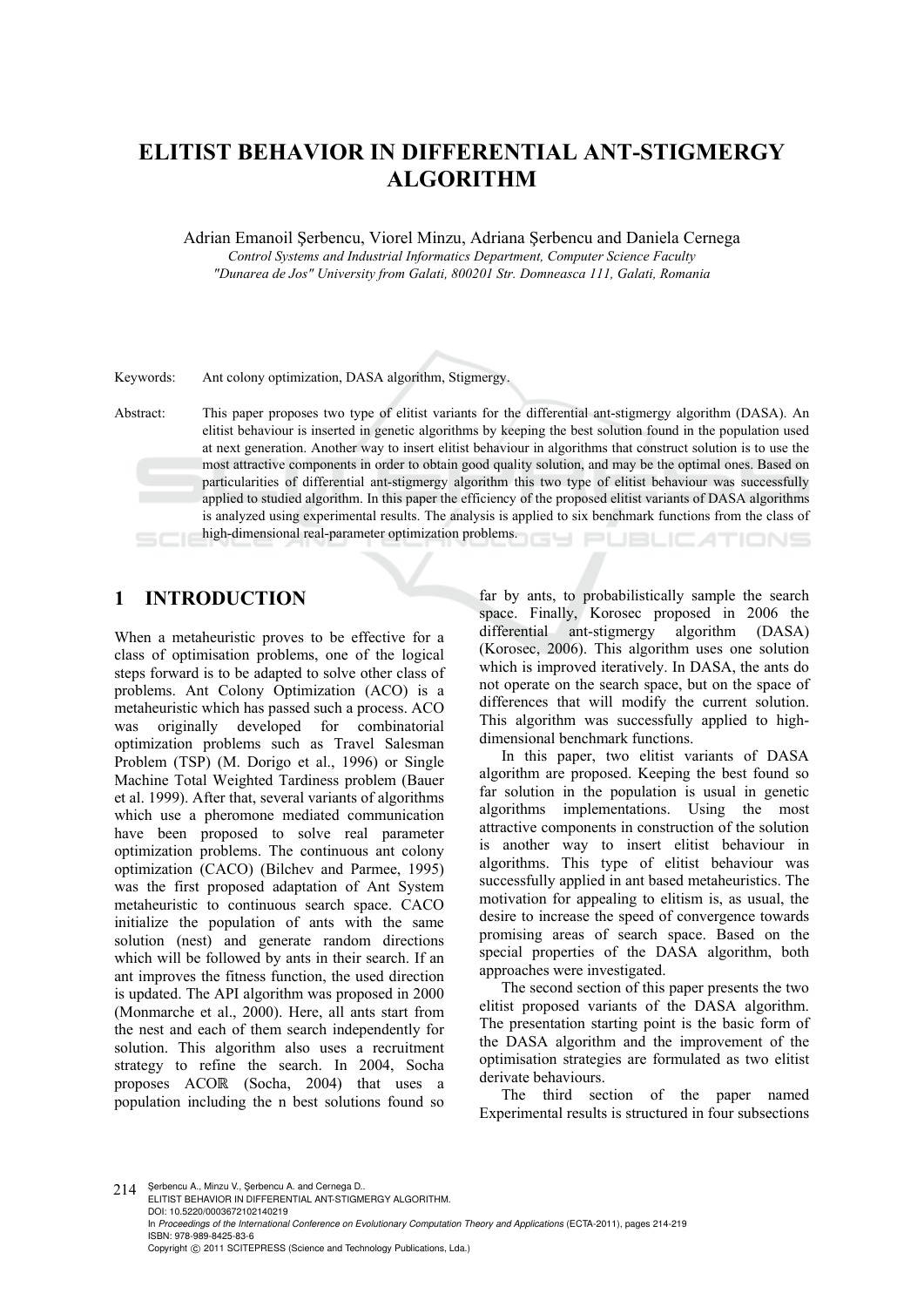presenting the experimental environment and the benchmark functions, the algorithm parameter settings, the testing procedure and the obtained results. The last section is dedicated to conclusion and future work.

# **2 PROPOSED VARIANTS OF DIFFERENTIAL ANT-STIGMERGY ALGORITHM**

#### **2.1 Basic Form of DASA**

Differential ant-stigmergy algorithm (DASA) uses a fine-grained discrete form of the continuous spaces (Korosec, 2006). For each direction of the search space, the difference, which can be applied to the current solution, may take a value from a finite set of discrete values. Each discrete value of the difference is attached to a node in a graph. In metaheuristics based on ant metaphor, nodes in the graph are associated with pheromone values, which will measure their attractiveness. In DASA algorithm, the nodes form level *j* of the construction graph corresponds to *j* direction (dimension) of the search space. To each level in the graph is associated a pheromone distribution function, which correspond to a Cauchy Probability Density Function (PDF)

$$
C(x) = \frac{1}{s \cdot \pi \cdot \left(1 + \left(\frac{x - l}{s}\right)^2\right)}
$$
(1)

where *l* is the location offset and  $s=s_{\text{global}}$ -  $s_{\text{local}}$  is a scale factor.

An ant constructs a path in the graph by sampling the PDFs. The constructed path corresponds to a difference vector

$$
\Delta = \left\{ \delta_{1}, \ldots, \delta_{j}, \ldots, \delta_{D} \right\}
$$

which specify the amplitude of the move in the search space. Adding to temporary solution the vector  $\Delta$  with the values corresponding to path constructed by an ant weighted with a random values, generates the solution  $X = \{x_1, x_2, \ldots, x_D\}$  of that ant with

$$
x_j = x_j + \omega_j \delta_j \tag{2}
$$

where  $-x_i$  is the *j* component of ant solution;

- *x'j* is the *j* component of temporary best solution;
- the weight  $\omega_i$  is a random integer number

draw from  $\{1, 2, \ldots, (b-1)\};$  $\delta_i$  is the sampled offset step.

After an improvement of the current solution, the pheromone is redistributed by centering the Cauchy PDFs on the differences that generated the improvement. In each iteration of the algorithm, the parameters *s*<sub>global</sub> and *s*<sub>local</sub> are updated with the aim to balance between exploration of the search space and exploitation of a promising area.

Experimental results with the percent in which the ants chose the node corresponding to the maximum of pheromone are presented in table 1. It may be noted that ants, by sampling the Cauchy distribution, select the node corresponding to the value in that is centered the PDF on average only in 10% of the choices made. This means that ants do not effectively use the information memorized in pheromone trails. So the next two variants of elitist behavior were inserted in DASA Algorithm.

Table 1: Percent of optimum selection.

|                  | radio 1. I creent or optimum sciection. |         |  |  |  |
|------------------|-----------------------------------------|---------|--|--|--|
| Number of choice | 10.000                                  | 100.000 |  |  |  |
| function         | optimum selection [%]                   |         |  |  |  |
| fI               | 11.34                                   | 16.37   |  |  |  |
| f2               | 11.75                                   | 4.37    |  |  |  |
| f <sup>3</sup>   | 11.26                                   | 4.21    |  |  |  |
| f4               | 10.98                                   | 9.79    |  |  |  |
| f5               | 11.76                                   | 6.77    |  |  |  |
| f6               | 12.06                                   | 11.80   |  |  |  |
| mean             | 11.52                                   | 8.88    |  |  |  |

#### **2.2 Pure Elitist DASA**

In this variant of DASA algorithm, one of the *m* ants will use the same path/differences from the previous iteration, if that iteration has generated an improvement. In DASA, the differences corresponding to the path constructed by an ant, are weighted with a random value. The variant of algorithm, that use in (2) for elitist ant a weight random generated is named DASA*-elitist-A* algorithm. In the case that the elitist ant use the same weight that generate the improvement, at the previous iteration, the variants of algorithm is named DASA*-elitist-B*.

#### **2.3 Probabilistic Elitist DASA**

The probabilistic elitist DASA approach directly controls the percent in which an ant chose the node corresponding to the maximum value of pheromone. This type of elitism was successfully applied in Ant Colony System for Travelling Salesman Problem. In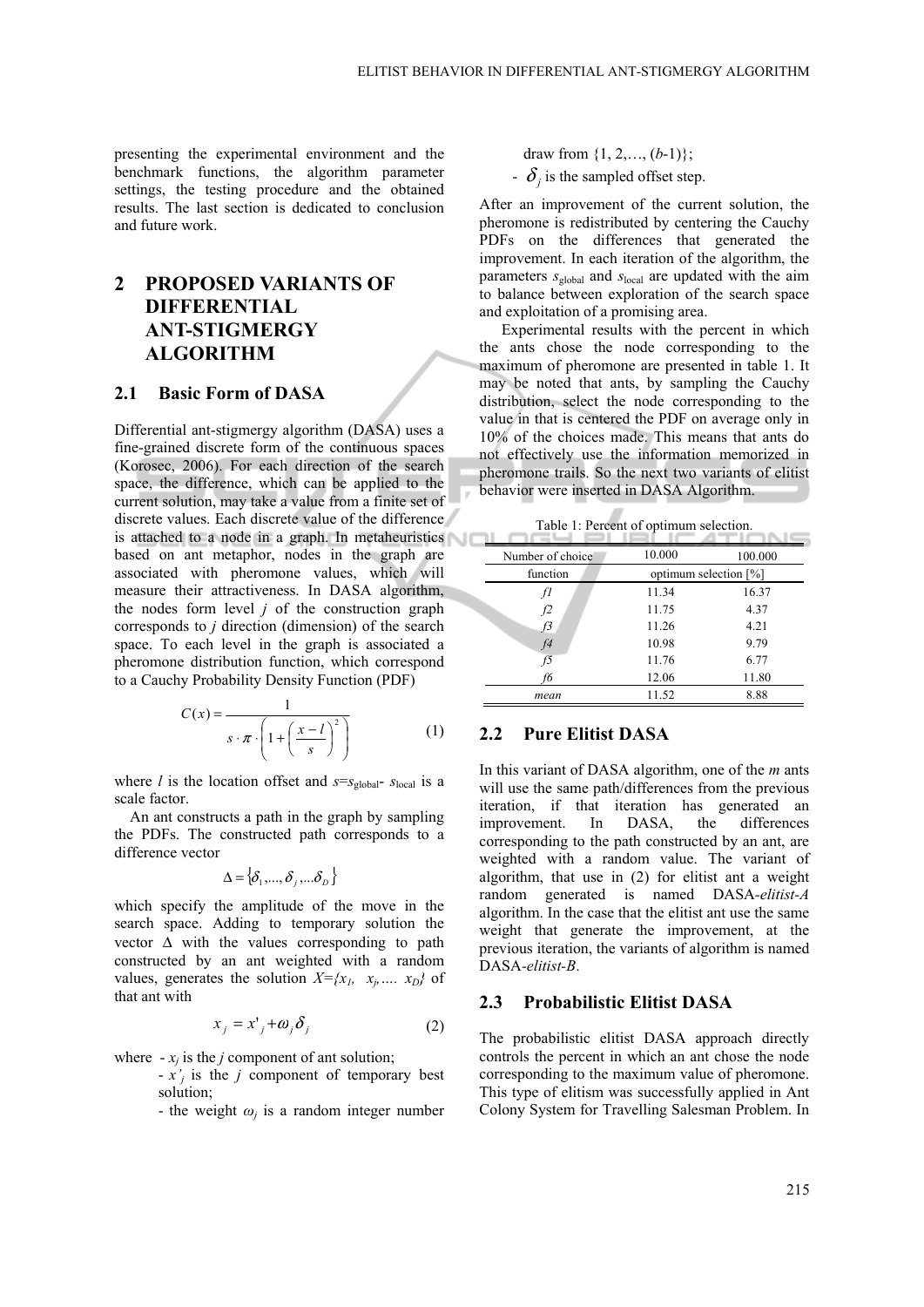this variant of DASA algorithm, every ant chose with probability  $\alpha \in (0, 1)$  the node in which the Cauchy probability density function is centered. With complementary probability  $(1 - \alpha)$ , an ant chose a node by sampling the Cauchy PDF. This variant of algorithm is named DASA-*elitist-C*.

The parameter  $\alpha$  controls the importance of the information given by ant pheromones. If  $\alpha$  is small, the ants are able to achieve more choices different from the optimal value on which is centered Cauchy distribution. The choices made by ants, however, are not purely random but are also based on the Cauchy distribution, thus achieving a oriented search.

This type of elitism increases the local search. In the case of DASA-*elitist-C* algorithm, the local search action on the difference vector. So, this local search tries to keep the same speed in improving the current solution and not to search around the current solution.

## **3 EXPERIMENTAL RESULTS**

### **3.1 The Experimental Environment and the Benchmark Suite**

The computer platform used to perform the experiments was based on Intel dual core 2.13-GHz processor, 2 GB of RAM. The DASA was implemented in VisualC.

The proposed variants of DASA algorithm was tested on a set of six benchmark functions defined for CEC 2008 Special Session on Large Scale Global Optimization. The six functions are sphere, Schwefel, Rosenbrock, Rastrigin, Griewank and Ackley. To prevent exploitation of the symmetry of the search space and of the typical zero value associated with the global optimum, local optima of these functions are shifted to values different from zero, and the function values in the global optima are non-zero. A definition of them can be found in (Tang et al, 2007). The six functions are defined on a search space with D=100 dimensions (number of parameters) and the minima is searched.

#### **3.2 Algorithm Parameter Settings**

The DASA has six parameters: the number of ants, m; the discrete base, b; the pheromone dispersion factor,  $\rho$ ; the global scale-increasing factor, s+; the global scale-decreasing factor, s-; and the maximum parameter precision, ε. For the basic form of DASA and for its elitist variants it was used the default parameter settings: m = 10, b = 10,  $p=0.2$ , s+= 0.02, s-= 0.01, and  $\varepsilon$  = 1.0E-15. This values was selected based on recommended values (Korosec, 2006).

#### **3.3 Testing Procedure**

The experimental results are recorded over 25 trials on each pair, benchmark function and algorithm. Every trial used different seed for random number generator.

The function error,  $Error=f(x) - f(x^*)$ , where  $x^*$  is the optimum, is recorded after 50xD, 500xD, and 5000xD function evaluations (FEs). The Error is collected for n= 25 runs and then the trials are ordered from best to worst. The results of the 1st (Best) and 25th (Worst) trial, as well as the trial mean (Mean), standard deviation (StDev) and root relative squared error (RRSE) are presented in tables 3 and 5. Here, the RRSE is defined as:



To evaluate the quality of elitist ants in pure elitist versions of DASA, elitist ant's performance was compared with those of a normal ant. In tests performed, it was counted the number of iteration in which the elitist ant is the best, and number of improves of temporary solution generated by elitist ant. In table 2 is presented as a percentage the efficiency of the two types of pure elitist ants.

If we consider the basic form of DASA algorithm, all ants are equals and they have the same chance to be the best of the iteration. Therefore the chance of one from the 10 ants, used in tests, to be the best of the iteration should be around 10%.

Table 2 shows that *elitist-*A ant is the best of the iteration in 35.01% of iterations. This result is repeated in the case of the percentage of temporary solution improvements generated by *elitist-A* ant reported to the total number of improvements. The average percentage for the 6 functions is 35.49%.

The error evolution presented in table 3, prove that the elitist-A and elitist-B maintain the convergence of DASA for the six functions considered in test. The recommended number of function evaluations, 50xD, 500xD and 500xD, to be used in paper for CEC 2008 Special Session on Large Scale Global Optimization, do not permit to rank the DASA variants. For all 3 variants of DASA analyzed in table 3, the mean of error over 25 trials are under 1E-10 for function f1, f4, f5 and f6, after 500000 FEs. Usually, it is considered that for an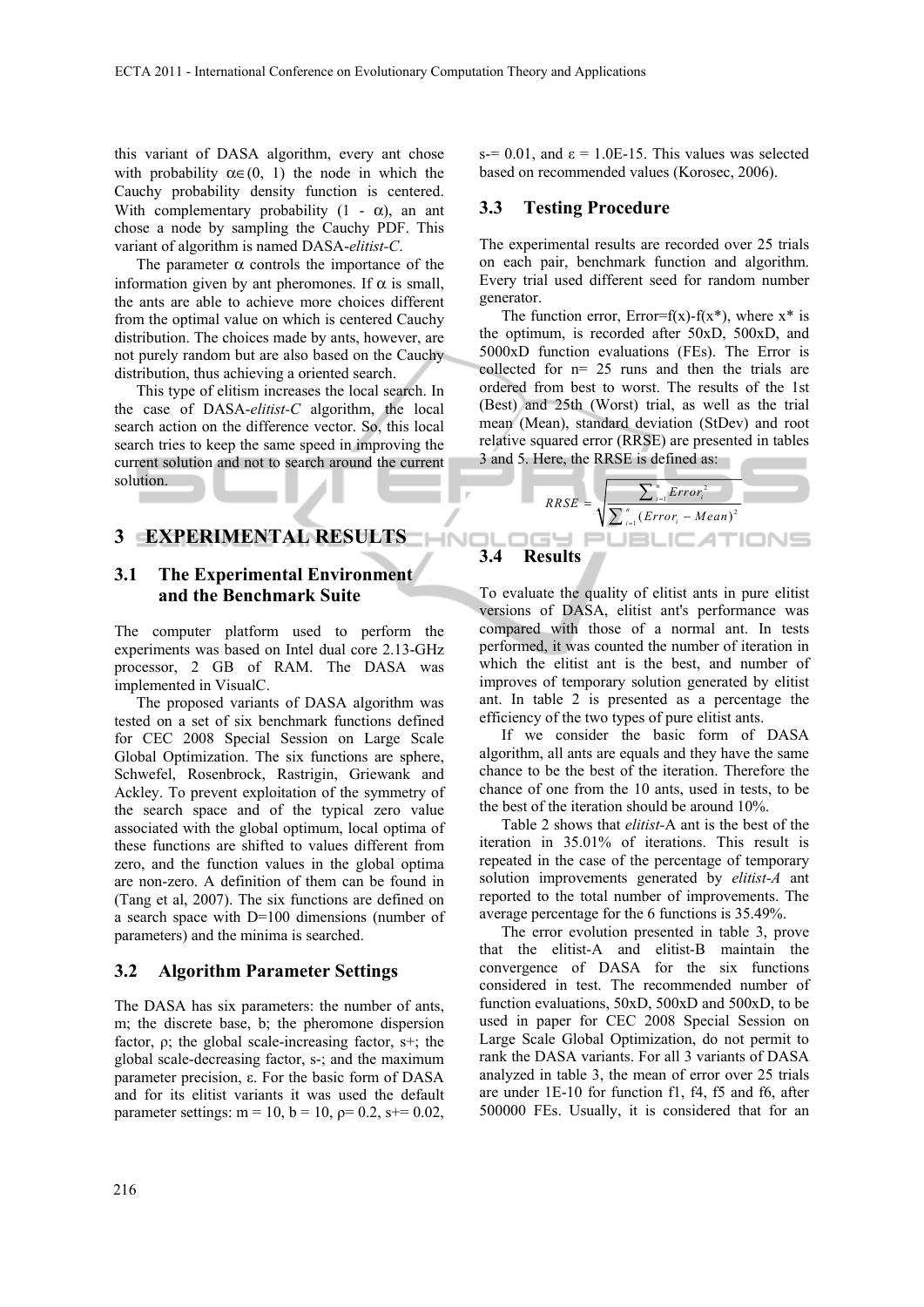|                |                                                                                              | Function |       |       |       |       |       |       |  |
|----------------|----------------------------------------------------------------------------------------------|----------|-------|-------|-------|-------|-------|-------|--|
| Alg.           | Measure                                                                                      | fl       | f2    | f3    | f4    | f5    | f6    | Mean  |  |
| DASA-elitist-A | (1) number of iteration in which the elitist ant is<br>the best of iteration $[\%]$          | 33.93    | 43.84 | 37.88 | 30.86 | 33.29 | 30.25 | 35.01 |  |
|                | (2) number of iteration in which the elitist ant<br>improves the temporary best solution [%] | 21.39    | 31.80 | 24.60 | 19.71 | 20.89 | 18.97 | 22.89 |  |
|                | (3) number of iteration in which the temporary<br>best solution is improved [%]              | 62.47    | 66.97 | 66.91 | 63.08 | 62.02 | 64.28 | 64.29 |  |
|                | (4) percentage of improvements generated by<br>elitist ant $2/3$ [%]                         | 34.24    | 47.48 | 36.77 | 31.25 | 33.68 | 29.51 | 35.49 |  |
| DASA-elitist-B | (1) number of iteration in which the elitist ant is<br>the best of iteration $[%]$           | 39.90    | 51.60 | 44.54 | 37.56 | 40.19 | 37.19 | 41.83 |  |
|                | (2) number of iteration in which the elitist ant<br>improves the temporary best solution [%] | 26.42    | 39.10 | 30.50 | 24.76 | 26.58 | 24.38 | 28.62 |  |
|                | (3) number of iteration in which the temporary<br>best solution is improved $[\%]$           | 62.67    | 66.99 | 66.92 | 63.19 | 62.62 | 64.39 | 64.46 |  |
|                | (4) percentage of improvements generated by<br>elitist ant $(2)/(3)$ [%]                     | 42.16    | 58.37 | 45.58 | 39.18 | 42.45 | 37.86 | 44.27 |  |

Table 2: The quality of elitist ant.

error under 1.E-9 the searched optima is founded, so the 3 DASA variants from table 3 are equivalent for function f1, f4, f5 and f6. For this 4 function, a supplementary test, record the number of iteration needed to obtain an error under 1.E-9. The minimum number of iterations, the maximum number of iterations and the mean number of iterations over 25 trials are presented in table 4. If we analyze the mean number of iteration over the 25 trails, than we can observe that the standard variant of DASA perform better like elitist variants for function f1 and f6. For function f4 and f5 the DASA *elitist-A* variant performs better.

For function f2 and f3, that have non-separable parameters, the performance of standard DASA and elitist-A DASA are equivalent.

The least performing, between the three variant of DASA, is the *elitist*-B. However, the performance difference is not significant. The errors obtained by DASA *elitist*-B have the same order of magnitude with those of the other two variants of DASA.

The experimental results for DASA-*elitist-C* are presented in table 5 and 6. Evolution of the average error obtained after 500,000 FEs shows for all six functions that a higher value of alpha increases the algorithm convergence. Analysis of the results table 5 recommends for  $\alpha$  a value of 0.8. The performance of DASA *elitist-C* is equivalent to those of DASA elitist-B, the error after 500,000 Fes having the same order of magnitude.

The maximum, minimum and average numbers of iterations required by DASA-*elitist-C* algorithm to obtain an error less than 1E-9 are given in table 6.

The associated execution time is also recorded. The time needed by DASA *elitist-C*, to obtain an error less than 1E-9, decrease when parameter  $\alpha$ increases. This is happening because of the time needed to sample Cauchy PDF, that is non negligible if it is compared with time needed to evaluate the optimized function. The results from table 6 recommend also a value of  $\alpha$ =0.8.

### **4 CONCLUSIONS**

The tests results prove that using elitism in DASA algorithm can improve for same function the convergence of algorithm. The expected results for the elitist strategies are confirmed through the experimental results, presented in the tables above. The number of iterations necessary to reach the optima is smaller for the DASA-elitist-A, and DASA-elitist-B. The future work is to analyze the use of booth type of elitism in parallel.

### **ACKNOWLEDGEMENTS**

This work was supported by the CNCSIS - UEFISCDI, project number IDEI-506/2008.

### **REFERENCES**

Bauer, A., Bullnheimer, B., Hartl, R. F., Strauss, C., An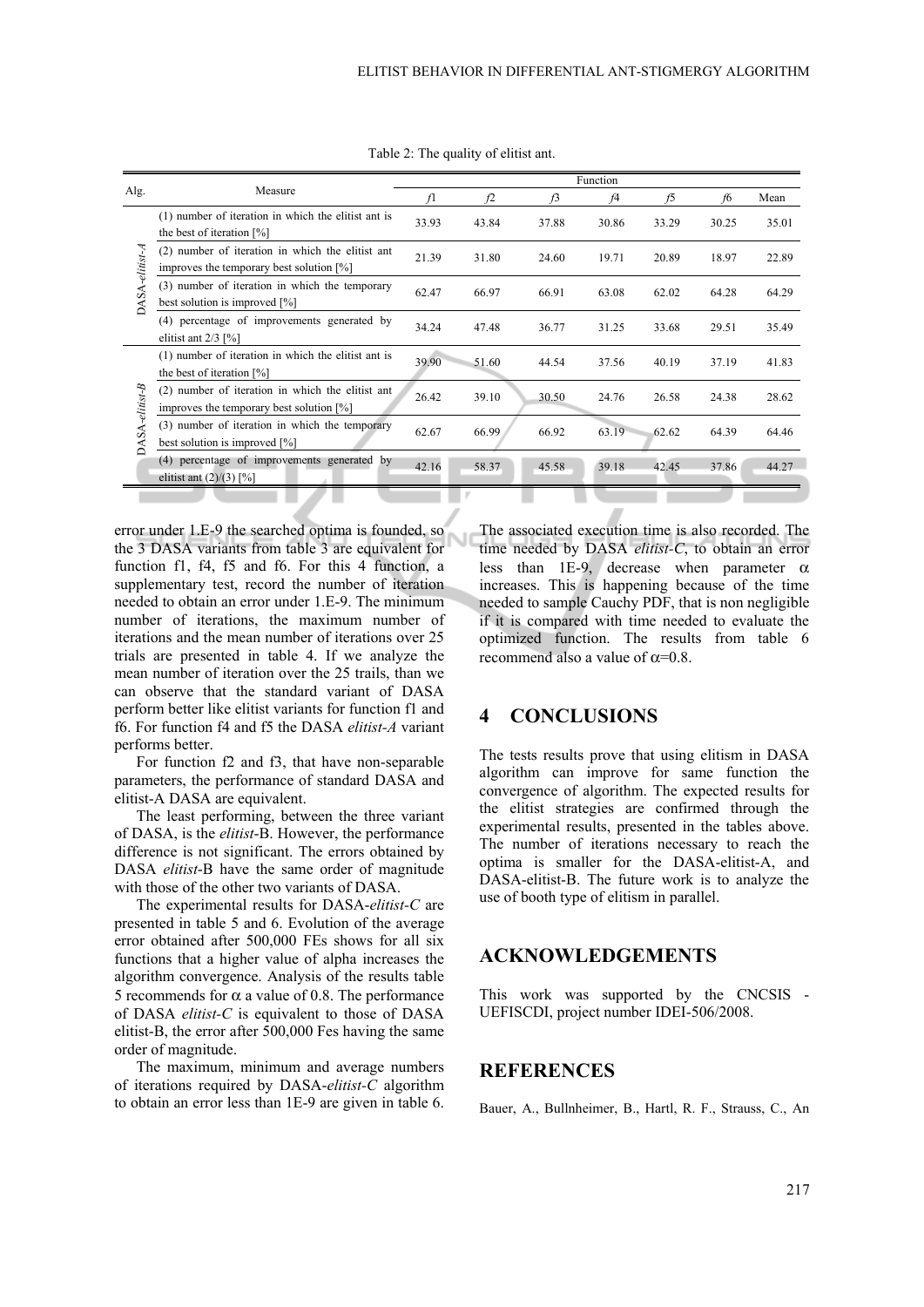ant colony optimization approach for the single machine total tardiness problem, In *Proceedings of CEC'99*, pp. 1445–1450, IEEE Press, Piscataway, NJ, 1999.

- Bilchev, G., Parmee, I. C., The ant colony metaphor for searching continuous design spaces, in: T.C. Fogarty (Ed.), *Evolutionary Computing, Lecture Notes in Computer Science*, vol. 993, Sheeld, UK, pp. 25–39, 1995.
- Dorigo, M., Maniezzo, V., Colorni, A., Ant system: optimization by a colony of cooperating agents, *IEEE Trans. Systems*, *Man, Cybernet*.-Part B 26 (1) 29–41, 1996.
- Korošec, P., *Stigmergy as an Approach to Metaheuristic Optimization*, Ph.D. Thesis, Jozef Stefan International

Postgraduate School, Ljubljana, Slovenia, 2006.

- Monmarche, N., Venturini, G., Slimane, M., On how pachycondyla apicalis ants suggest a new search algorithm, *Future Generation Computer Systems*, Vol. 16 No. 8, pp. 937-46, 2000.
- Socha, K., ACO for continuous and mixed-variable optimization, in *Proceedings of fourth international workshop on ant colony optimization and swarm intelligence* (ANTS'2004), Brussels, Belgium, 2004.
- Tang, K., Yao, X., Suganthan, P. N., MacNish, C., Chen, Y. P., Chen, C. M. and Yang, Z. (2007), "Benchmark functions for the CEC'2008 special session and competition on large scale global optimisation", Technical Report NCL-TR-2007012, *University of Science and Technology of China*, Hefei.

Table 3: Error values produced with DASA standard, DASA *elitist*-A and DASA *elitist*-B for function f1-f6.

| FEs     | Error        | Algorithm |             |             |             | Functions   |             |             |
|---------|--------------|-----------|-------------|-------------|-------------|-------------|-------------|-------------|
|         |              |           |             | f2          | f3          | f4          | f5          | f6          |
|         |              | standard  | 2,21E+003   | $6,03E+001$ | 7,70E+007   | 1,35E+002   | 7.40E+000   | 9,25E+000   |
|         | Best         | elitist-A | 3,00E+003   | $6,62E+001$ | 1,17E+008   | 1,47E+002   | 9,41E+000   | 9,38E+000   |
|         |              | elitist-B | 2,57E+003   | 5,99E+001   | 1,20E+008   | 1,43E+002   | 1,09E+001   | $1,02E+001$ |
| 5,000   |              | standard  | 5,40E+003   | 7.80E+001   | 3,25E+008   | $2,06E+002$ | $2,00E+001$ | 1,75E+001   |
|         | Worst        | elitist-A | 6,87E+003   | 8,91E+001   | 5,08E+008   | 2,47E+002   | 2,73E+001   | 1,75E+001   |
|         |              | elitist-B | $6,00E+003$ | 8,91E+001   | 5,99E+008   | 2,54E+002   | 2,85E+001   | $1,63E+001$ |
|         |              | standard  | 3,51E+003   | 6,96E+001   | 1,70E+008   | $1,80E+002$ | 1,37E+001   | $1,34E+001$ |
|         | Mean         | elitist-A | 4,38E+003   | 7,47E+001   | 2,56E+008   | 1,91E+002   | 1,60E+001   | 1,31E+001   |
|         |              | elitist-B | 4,40E+003   | 7,62E+001   | 3,59E+008   | 1,99E+002   | 1,73E+001   | 1,35E+001   |
|         |              | standard  | 8,24E+002   | 4,14E+000   | $6,65E+007$ | $1,73E+001$ | 3,12E+000   | 1,97E+000   |
|         | StDev        | elitist-A | $1,02E+003$ | 5,99E+000   | 9,00E+007   | 2,44E+001   | 4,51E+000   | 2,19E+000   |
|         |              | elitist-B | 9,04E+002   | 7,37E+000   | 1,08E+008   | 2,75E+001   | 4,78E+000   | 1,71E+000   |
|         |              | standard  | 7,49E-011   | 1,18E+001   | 1,55E+002   | 4.24E-009   | 1,27E-011   | 4,05E-006   |
|         | <b>Best</b>  | elitist-A | 3,81E-009   | $1,84E+001$ | 1,49E+002   | 4,90E-009   | 4,53E-010   | 1,56E-005   |
|         |              | elitist-B | 5,62E-008   | 2,03E+001   | 1,79E+002   | 1,93E-007   | 8,91E-009   | 4,36E-005   |
|         |              | standard  | 2,95E-009   | 1,69E+001   | 1,65E+004   | 1,99E+000   | 7,07E-002   | 3,07E-005   |
|         | Worst        | elitist-A | 1,10E-007   | $2,55E+001$ | $1,61E+004$ | $3,20E+000$ | 6,58E-002   | 9,83E-005   |
|         |              | elitist-B | 2,57E-006   | 2,71E+001   | 1,61E+004   | 1,99E+000   | 7,86E-002   | 3,08E-004   |
|         |              | standard  | 7,33E-010   | 1,43E+001   | 3,81E+003   | 4,78E-001   | 1,14E-002   | 1,15E-005   |
| 50,000  | Mean         | elitist-A | 2,53E-008   | $2,16E+001$ | $5,44E+003$ | 6,06E-001   | 8,14E-003   | 3,86E-005   |
|         |              | elitist-B | 5,09E-007   | 2,41E+001   | 3,90E+003   | 7,96E-001   | 1,11E-002   | 1,36E-004   |
|         |              | standard  | 5,95E-010   | 1,17E+000   | 4,99E+003   | 5,72E-001   | 1,79E-002   | 6,53E-006   |
|         | StDev        | elitist-A | 2,43E-008   | 1,57E+000   | 6,78E+003   | 8,70E-001   | 1,45E-002   | 2,03E-005   |
|         |              | elitist-B | 5,16E-007   | 1,74E+000   | 5,94E+003   | 7,96E-001   | 1,95E-002   | 6,80E-005   |
|         |              | standard  | 1,59E+000   | 1,23E+001   | 1,26E+000   | 1,30E+000   | 1,19E+000   | 2,03E+000   |
|         | <b>RRSE</b>  | elitist-A | 1,44E+000   | 1,38E+001   | 1,28E+000   | $1,22E+000$ | 1,15E+000   | 2,15E+000   |
|         |              | elitist-B | 1,40E+000   | 1,39E+001   | 1,20E+000   | 1,41E+000   | 1,15E+000   | 2,23E+000   |
|         |              | standard  | 3,52E-012   | 1,67E-002   | 2,21E-001   | 5,80E-012   | 3,75E-012   | 6,11E-012   |
|         | <b>Best</b>  | elitist-A | 5,29E-012   | 7,19E-001   | 6,30E-002   | 6,76E-012   | 3,64E-012   | 7,30E-012   |
|         |              | elitist-B | 5,17E-012   | 1,55E+000   | 2,49E-001   | 6,42E-012   | 3,67E-012   | 6,05E-012   |
|         |              | standard  | 1,42E-011   | 3,54E-002   | 1,41E+003   | 2,73E-011   | 1,17E-011   | 1,15E-011   |
|         | Worst        | elitist-A | 1,46E-011   | 1,10E+000   | 1,30E+003   | 1,99E-011   | 1,43E-011   | 1,19E-011   |
|         |              | elitist-B | 1,24E-011   | $2,11E+000$ | 5,43E+002   | 1,92E-011   | 2,15E-011   | 1,13E-011   |
|         |              | standard  | 9,51E-012   | 2,44E-002   | 1,66E+002   | 1,19E-011   | 6,55E-012   | 8,17E-012   |
| 500,000 | Mean         | elitist-A | 9,47E-012   | 8,47E-001   | 2,52E+002   | 1,22E-011   | 6,74E-012   | 9,07E-012   |
|         |              | elitist-B | 8,54E-012   | 1,86E+000   | 1,77E+002   | 1,10E-011   | 6,06E-012   | 8,19E-012   |
|         |              | standard  | 2,49E-012   | 4,39E-003   | 2,77E+002   | 4,96E-012   | 1,84E-012   | 1,07E-012   |
|         | <b>StDev</b> | elitist-A | 2,34E-012   | 8,59E-002   | 3,24E+002   | 3,76E-012   | 2,54E-012   | 1,31E-012   |
|         |              | elitist-B | 2,26E-012   | 1,35E-001   | 1,37E+002   | 3,66E-012   | 3,51E-012   | 1,37E-012   |
|         |              | standard  | 3,95E+000   | 5,66E+000   | 1,17E+000   | 2,60E+000   | 3,70E+000   | 7,71E+000   |
|         | <b>RRSE</b>  | elitist-A | 4,17E+000   | 9,91E+000   | 1,27E+000   | 3,39E+000   | 2,84E+000   | 6,98E+000   |
|         |              | elitist-B | 3,92E+000   | 1,39E+001   | 1,63E+000   | 3,16E+000   | 1,99E+000   | 6,05E+000   |